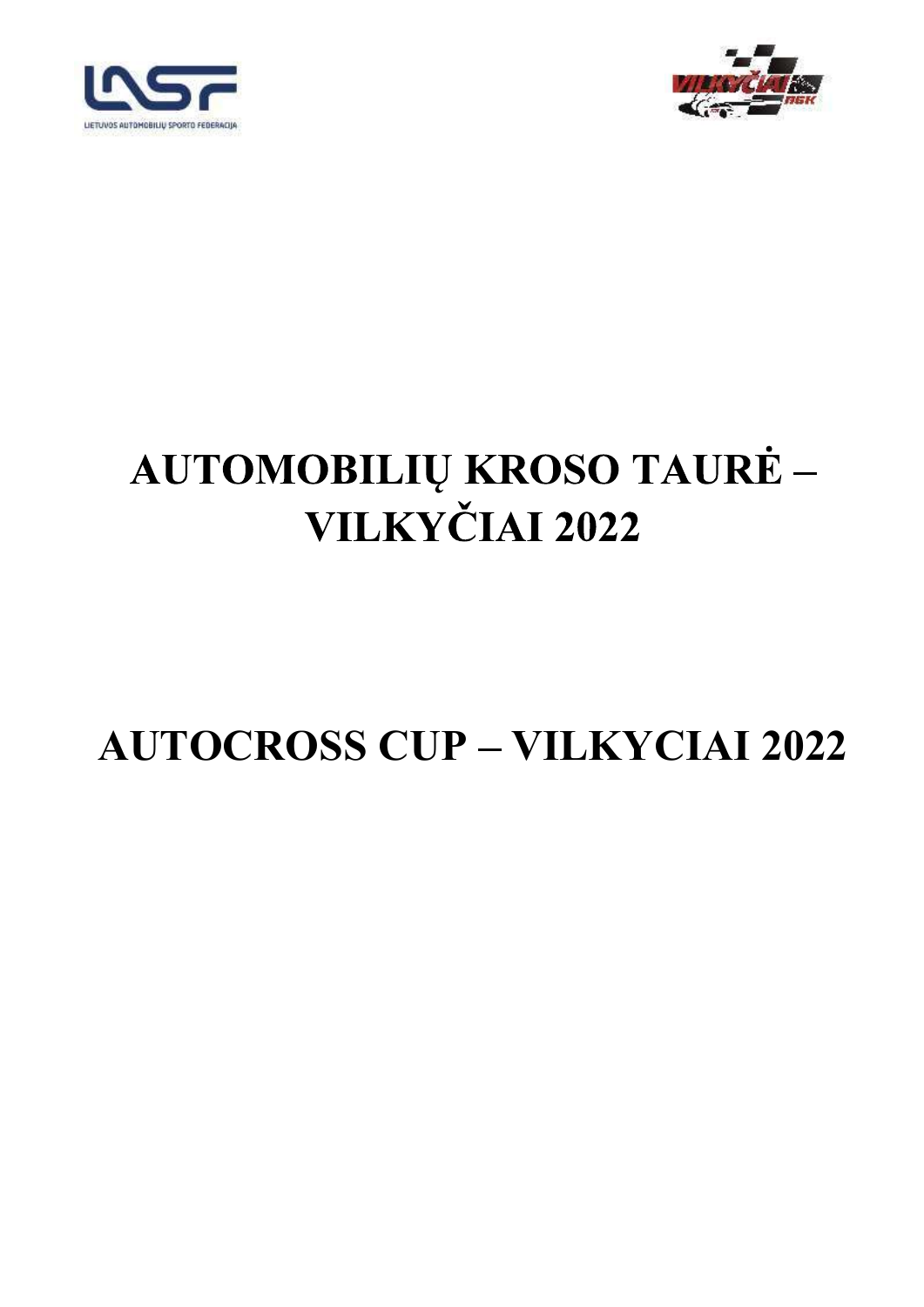



| Ši Trumpoji versija remiasi reikalavimais, nustatytais<br>2022 metų Lietuvos automobilių kroso čempionato,<br>Pagrindinių taisyklių versijoje. Visiems straipsniams,<br>nepaminėtiems šioje trumpojoje versijoje, galioja visi<br>Pagrindinėse<br>reikalavimai,<br>numatyti<br>taisyklėse.<br>Pagrindinės taisyklės galioja visiems pareiškėjams,<br>dalyvaujantiems Automobilių kroso taurės - Vilkyčiai<br>2022 varžybose. | The Short version is based on the requirements set out in<br>the 2022 Lithuanian autocross championship basic version<br>of the rules. All items not mentioned in the short version,<br>subject to all requirements under the Fundamental Rules.<br>The basic rules apply to all applicants in <i>Autocross Cup</i> $-$<br>Vilkyciai 2022 competition. |
|------------------------------------------------------------------------------------------------------------------------------------------------------------------------------------------------------------------------------------------------------------------------------------------------------------------------------------------------------------------------------------------------------------------------------|--------------------------------------------------------------------------------------------------------------------------------------------------------------------------------------------------------------------------------------------------------------------------------------------------------------------------------------------------------|
|                                                                                                                                                                                                                                                                                                                                                                                                                              |                                                                                                                                                                                                                                                                                                                                                        |
| <b>STRAIPSNIAI:</b>                                                                                                                                                                                                                                                                                                                                                                                                          | <b>ARTICLES:</b>                                                                                                                                                                                                                                                                                                                                       |
| I. Programa                                                                                                                                                                                                                                                                                                                                                                                                                  | I. Program                                                                                                                                                                                                                                                                                                                                             |
| II. Organizacija                                                                                                                                                                                                                                                                                                                                                                                                             | <b>II.</b> Organization                                                                                                                                                                                                                                                                                                                                |
| III. Pagrindinės sąlygos                                                                                                                                                                                                                                                                                                                                                                                                     | <b>III.</b> General conditions                                                                                                                                                                                                                                                                                                                         |
| <b>IV.</b> Patikrinimai                                                                                                                                                                                                                                                                                                                                                                                                      | <b>IV.</b> Checking                                                                                                                                                                                                                                                                                                                                    |
| V. Varžybų vykdymas                                                                                                                                                                                                                                                                                                                                                                                                          | V. Running of the event<br><b>VI. Parc Ferme. Results. Protests</b>                                                                                                                                                                                                                                                                                    |
| VI. Uždaras parkas. Rezultatai. Protestai<br>VII. Prizai ir taurės                                                                                                                                                                                                                                                                                                                                                           | <b>VII. Prizes and cups</b>                                                                                                                                                                                                                                                                                                                            |
| VIII. Kita informacija                                                                                                                                                                                                                                                                                                                                                                                                       | <b>VIII. Other information</b>                                                                                                                                                                                                                                                                                                                         |
|                                                                                                                                                                                                                                                                                                                                                                                                                              |                                                                                                                                                                                                                                                                                                                                                        |
| I. Programa                                                                                                                                                                                                                                                                                                                                                                                                                  | I. Program                                                                                                                                                                                                                                                                                                                                             |
| 2022-04-29 Paraiškų priėmimo pradžia.                                                                                                                                                                                                                                                                                                                                                                                        | 29/04/2022 Acceptance of entries.                                                                                                                                                                                                                                                                                                                      |
| 2022-05-27 Paraiškų priėmimo pabaiga su nustatytu                                                                                                                                                                                                                                                                                                                                                                            | 27/05/2022 Closing date for entries at normal fees.                                                                                                                                                                                                                                                                                                    |
| startiniu mokesčiu.                                                                                                                                                                                                                                                                                                                                                                                                          | 06/06/2022 Closing date for entries at increased fees.                                                                                                                                                                                                                                                                                                 |
| 2022-06-06 Paraiškų priėmimo pabaiga su padidintu                                                                                                                                                                                                                                                                                                                                                                            |                                                                                                                                                                                                                                                                                                                                                        |
| startiniu mokesčiu.                                                                                                                                                                                                                                                                                                                                                                                                          | 10/06/2022 (Friday)                                                                                                                                                                                                                                                                                                                                    |
| 2022-06-10 (Penktadienis)                                                                                                                                                                                                                                                                                                                                                                                                    | 09:00 - 18:00 Administrative checking (remotely, all                                                                                                                                                                                                                                                                                                   |
| 09:00 - 18:00 Administracinis patikrinimas (nuotoliniu                                                                                                                                                                                                                                                                                                                                                                       | required documents should be scanned                                                                                                                                                                                                                                                                                                                   |
| būdu, visi reikiami dokumentai turi būti                                                                                                                                                                                                                                                                                                                                                                                     | and sent by email:                                                                                                                                                                                                                                                                                                                                     |
| nuskanuoti ir atsiųsti el. paštu:<br>vilkyciai.ask@gmail.com)                                                                                                                                                                                                                                                                                                                                                                | vilkyciai.ask@gmail.com)                                                                                                                                                                                                                                                                                                                               |
| *Dėl nenumatytų aplinkybių programos laikas gali kisti.                                                                                                                                                                                                                                                                                                                                                                      | * Due to unforeseen circumstances, the program time may                                                                                                                                                                                                                                                                                                |
| 2022-06-11 (Šeštadienis)                                                                                                                                                                                                                                                                                                                                                                                                     | change.                                                                                                                                                                                                                                                                                                                                                |
| 09:00 - 13:00 Administracinis patikrinimas                                                                                                                                                                                                                                                                                                                                                                                   | 11/06/2022 (Saturday)                                                                                                                                                                                                                                                                                                                                  |
| Techninis patikrinimas (bus                                                                                                                                                                                                                                                                                                                                                                                                  | $09:00 - 13:00$ Administrative checking                                                                                                                                                                                                                                                                                                                |
| atliekamas dalyvių parke):                                                                                                                                                                                                                                                                                                                                                                                                   | Scrutineering (will be held in the                                                                                                                                                                                                                                                                                                                     |
| Super2000 (iki 2000 cm <sup>3</sup> , FWD                                                                                                                                                                                                                                                                                                                                                                                    | Paddock):                                                                                                                                                                                                                                                                                                                                              |
| arba RWD; taip pat Super1600,                                                                                                                                                                                                                                                                                                                                                                                                | <b>Super2000</b> (up to 2000 cm <sup>3</sup> , FWD                                                                                                                                                                                                                                                                                                     |
| FWD)                                                                                                                                                                                                                                                                                                                                                                                                                         | or RWD; also Super1600, FWD)                                                                                                                                                                                                                                                                                                                           |
| Super Cars (iki 3500 cm <sup>3</sup> , AWD)                                                                                                                                                                                                                                                                                                                                                                                  |                                                                                                                                                                                                                                                                                                                                                        |
|                                                                                                                                                                                                                                                                                                                                                                                                                              | <b>Super Cars</b> (up to $3500 \text{ cm}^3$ , AWD)                                                                                                                                                                                                                                                                                                    |
| Vairuotojų instruktažas (bus pateiktas                                                                                                                                                                                                                                                                                                                                                                                       |                                                                                                                                                                                                                                                                                                                                                        |
| raštu)<br>Laisva treniruotė (2 ratai) FIA EAX<br>10:40                                                                                                                                                                                                                                                                                                                                                                       | Drivers' briefing (will be given in<br>written form)                                                                                                                                                                                                                                                                                                   |
| 12:00<br>I-a chronometruojama treniruotė                                                                                                                                                                                                                                                                                                                                                                                     | Warm up (2 laps) FIA EAX<br>10:40                                                                                                                                                                                                                                                                                                                      |
| (4 ratai) FIA EAX                                                                                                                                                                                                                                                                                                                                                                                                            | 12:00<br>1 <sup>st</sup> Qualifying practice session                                                                                                                                                                                                                                                                                                   |
| 14:00<br>II-a chronometruojama treniruotė                                                                                                                                                                                                                                                                                                                                                                                    | (4 laps) FIA EAX                                                                                                                                                                                                                                                                                                                                       |
| (4 ratai) FIA EAX                                                                                                                                                                                                                                                                                                                                                                                                            | $2nd$ Qualifying practice session<br>14:00                                                                                                                                                                                                                                                                                                             |
| 15:30 - 15:50 Laisva treniruotė (4 ratai)                                                                                                                                                                                                                                                                                                                                                                                    | (4 laps) FIA EAX                                                                                                                                                                                                                                                                                                                                       |
| Salių taurė                                                                                                                                                                                                                                                                                                                                                                                                                  | $15:30 - 15:50$ Warm up (4 laps) Nations Cup                                                                                                                                                                                                                                                                                                           |
| 16:00<br>I-as kvalifikacinis važiavimas                                                                                                                                                                                                                                                                                                                                                                                      |                                                                                                                                                                                                                                                                                                                                                        |
| (4 ratai) FIA EAX                                                                                                                                                                                                                                                                                                                                                                                                            | $1st$ Heat (4 laps) FIA EAX<br>16:00                                                                                                                                                                                                                                                                                                                   |
| 16:55 – 17:10 I-as kvalifikacinis važiavimas                                                                                                                                                                                                                                                                                                                                                                                 | $16:55 - 17:10$ 1 <sup>st</sup> Heat (5 laps) Nations Cup                                                                                                                                                                                                                                                                                              |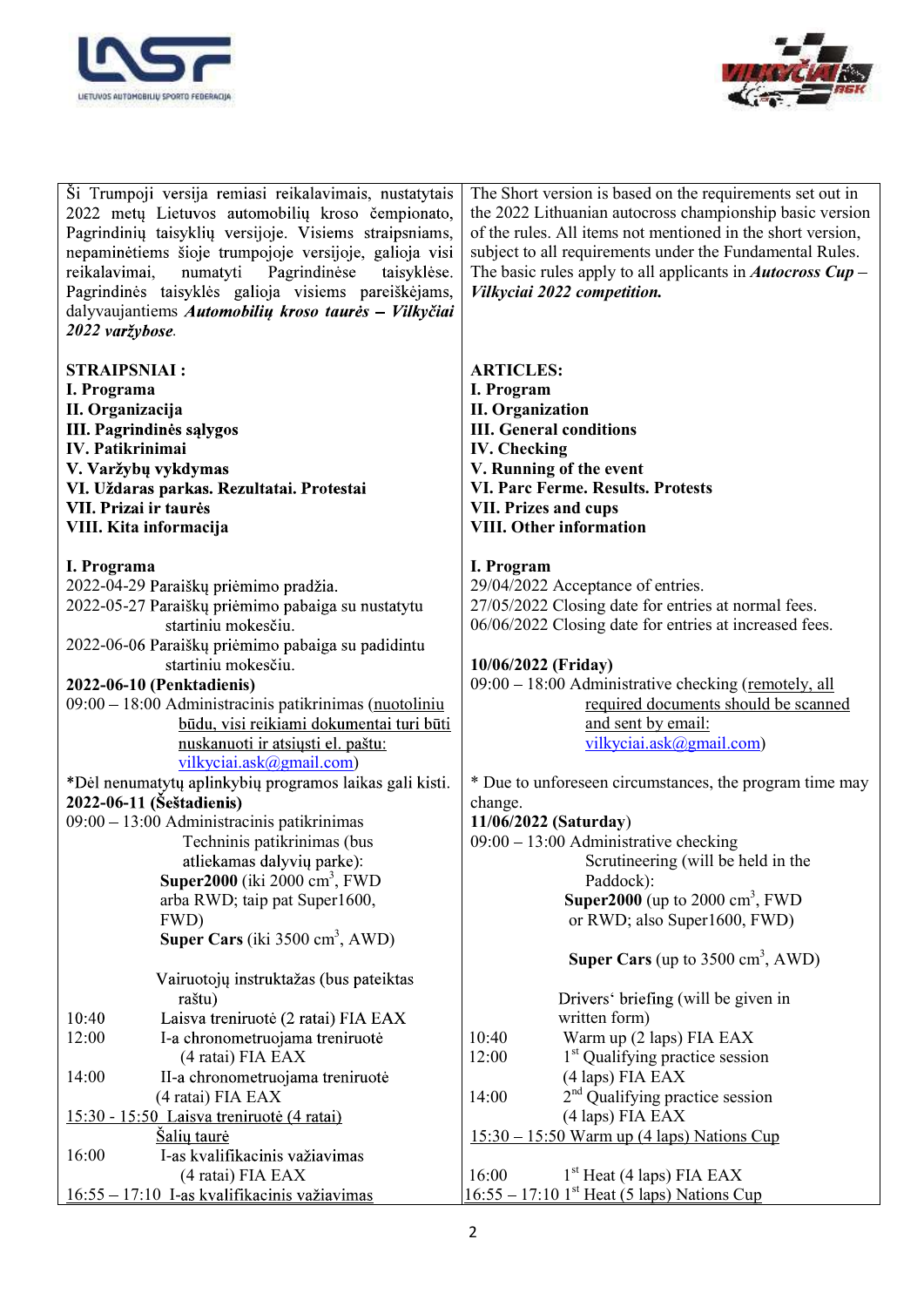



| <u>(5 ratai) Šalių taurė</u>                           |                                                           |
|--------------------------------------------------------|-----------------------------------------------------------|
| II-s kvalifikacinis važiavimas<br>17:20                | $2nd$ Heat (5 laps) Nations Cup<br>17:20                  |
| (5 ratai) Šalių taurė                                  |                                                           |
| 2022-06-12 (Sekmadienis)                               | 12/06/2022 (Sunday)                                       |
| 09:45 - 10:00 III-s kvalifikacinis važiavimas          | $09:45 - 10:003rd$ Heat (5 laps) Nations Cup              |
| (5 ratai) Šalių taurė                                  |                                                           |
| II-s kvalifikacinis važiavimas<br>10:00                | $2nd$ Heat (5 laps) FIA EAX<br>10:00                      |
| (5 ratai) FIA EAX                                      |                                                           |
| 11:30 - 11:45 IV-s kvalifikacinis važiavimas           | $11:30 - 11:45$ 4 <sup>th</sup> Heat (5 laps) Nations Cup |
| <u>(5 ratai) Šalių taurė</u>                           |                                                           |
| III-s kvalifikacinis važiavimas                        |                                                           |
| 11:45                                                  | $3rd$ Heat (5 laps) FIA EAX<br>11:45                      |
| (5 ratai) FIA EAX                                      |                                                           |
| Atidarymo ceremonija<br>13:30                          | 13:30<br>Nations presentation                             |
| 14:00<br>Pusfinaliai ir finalai (7 ratai)              | 14:00<br>Semi-finals and Finals (7 laps)                  |
| <u>Šalių taurė</u>                                     | <b>Nations Cup</b>                                        |
| 14:21<br>Pusfinaliai (7 ratai) FIA EAX                 | Semi-finals (7 laps) FIA EAX<br>14:21                     |
| Finalai (7 ratai) FIA EAX<br>15:30                     | 15:30<br>Finals (7 laps) FIA EAX                          |
| Apdovanojimo ceremonija (šalia varžybų<br>18:00        | 18:00<br>Official prize giving (near the Race             |
| valdymo centro)                                        | control center)                                           |
|                                                        |                                                           |
| II. Organizacija                                       | <b>II.</b> Organization                                   |
| Automobilių sporto klubas "Vilkyčiai" organizuoja      | The Automobile Sport Club Vilkyciai will organize the     |
| 2022 m. Europos automobilių kroso čempionato 2 etapą   | Round 2 of the 2022 FIA European Autocross                |
| ir Automobilių kroso taurė – Vilkyčiai 2022 varžybas.  | Championship Competition and Autocross Cup-               |
| Šios varžybos bus vykdomos laikantis FIA ir Lietuvos   | Vilkyciai 2022 competition. This Competition will be run  |
| Automobilių Sporto kodekso bei visų jų priedų,         | in accordance with the Code (and its Appendices), the     |
| Lietuvos automobilių kroso čempionato Pagrindinių      | FIA Regulations for Autocross, General Lithuanian         |
| taisyklių ir Reglamento, bendrųjų Lietuvos automobilių | Prescriptions for the Championship and these Regulations  |
| sporto oficialių varžybų pravedimo sąlygų, bei šių     | (and any other Regulations which may be issued in         |
|                                                        |                                                           |
| varžybų papildomų nuostatų (ir kitų reglamentuojančių  | writing by the organizers).                               |
| dokumentų reikalavimų, kurie gali būti išleisti raštu  |                                                           |
| pačių organizatorių).                                  |                                                           |
|                                                        |                                                           |
| 2.1 Organizacinis komitetas:                           | 2.1 Organizing committee:                                 |
| Kazimieras Gudžiūnas (LTU) +370 699 33916              | Mr. Kazimieras Gudžiūnas (LTU) +370 699 33916             |
| Egidijus Janavičius,                                   | Mr. Egidijus Janavičius,                                  |
| Aurelija Norgilaitė,                                   | Ms. Aurelija Norgilaitė,                                  |
| Erika Mikužytė,                                        | Ms. Erika Mikužytė,                                       |
| Loreta Gudžiūnienė,                                    | Mrs. Loreta Gudžiūnienė,                                  |
| Irena Šulgienė,                                        | Mrs. Irena Šulgienė,                                      |
| Elena Servienė,                                        | Mrs. Elena Servienė,                                      |
| Tadas Uselis                                           | Mr. Tadas Uselis                                          |
|                                                        |                                                           |
| Minijos g. 27, Vilkyčiai, Lietuva                      | Minijos str. 27, Vilkyciai, Lithuania                     |
| Tel.: +370 699 33916, +370 699 39290                   | Tel.: +370 699 33916, +370 699 39290                      |
| El. p.: vilkyciai.ask@gmail.com                        | e-mail: vilkyciai.ask@gmail.com                           |
| Tinklalapis: www.askvilkyciai.lt                       | website: www.askvilkyciai.lt                              |
|                                                        |                                                           |
| 2.2 Oficialus asmenys:                                 | 2.2 Officials:                                            |
| Komisaras: Šarūnas LIESIS (LTU)                        | Steward: Mr. Šarūnas LIESIS (LTU)                         |
| Varžybų vadovas: Girts ZELMENIS (LVA)                  | Clerk of the course: Girts ZELMENIS (LVA)                 |
| +371 263 11657                                         | +371 263 11657                                            |
| Komisarų sekretorė: Linda MEDNE (LVA)                  | Secretary to the stewards: Mrs. Linda MEDNE (LVA)         |
| Varžybų sekretorė: Irena ŠULGIENĖ (LTU)                | Secretary of the Competition: Mrs. Irena SULGIENE         |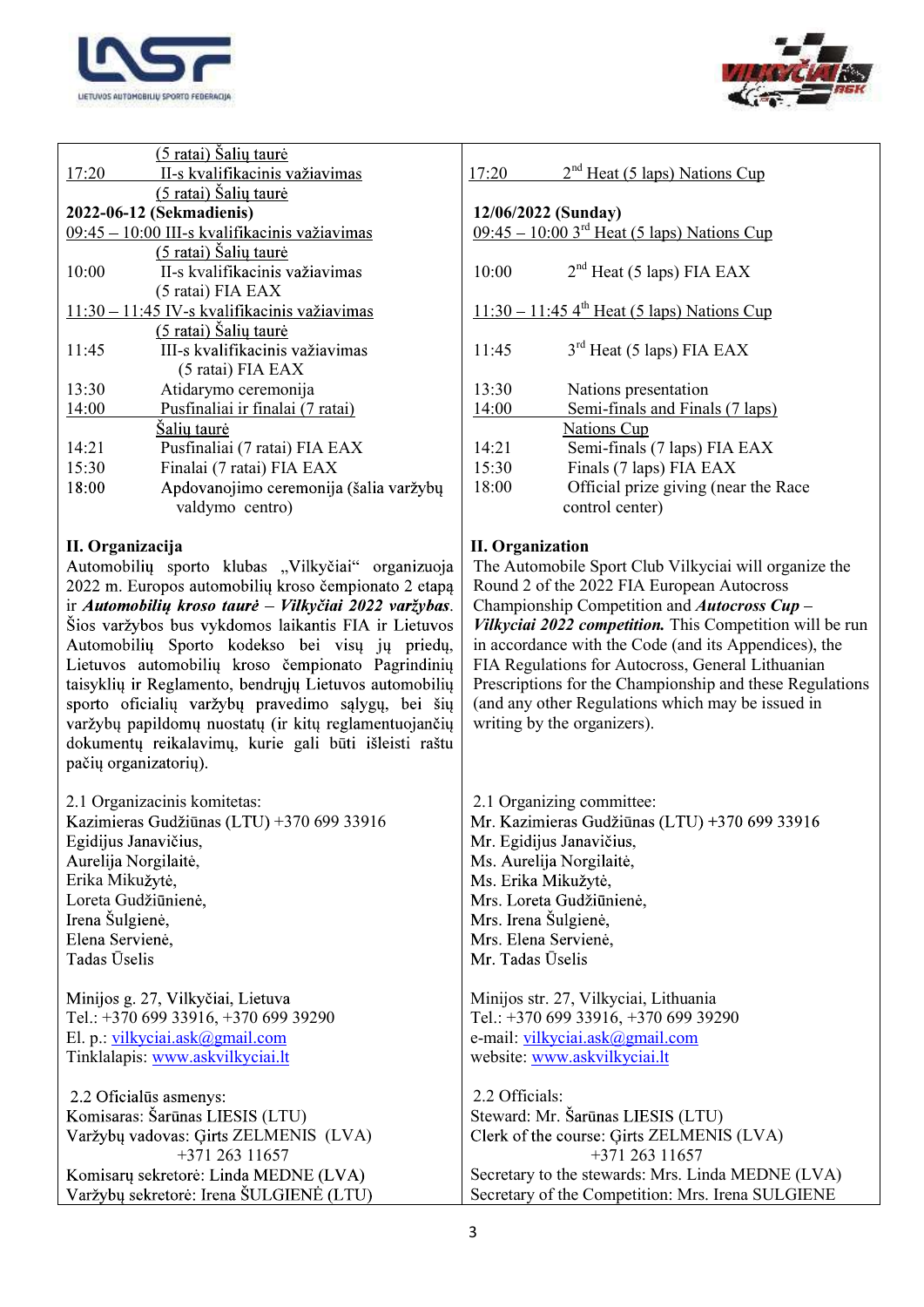



| (LTU)<br>Chief scrutineer: Algirdas BUDEJUS (LTU)<br>Tech. komisijos pirmininkas: Algirdas BUDEJUS<br>(LTU)<br>Varžybų laikininkas: Attila BOROS (HUN)<br>Chief timekeeper: Attila BOROS (HUN)<br>Safety officer: Algirdas BILEVICIUS (LTU)<br>Trasos saugumo viršininkas: Algirdas BILEVIČIUS<br>(LTU)<br>Med. tarnybos viršininkas: Evaldas Torrau (LTU)<br>Chief medical officer: Mr. Evaldas Torrau (LTU)<br>Teisėjas ryšiams su dalyviais: Māris KULŠS (LVA)<br>Drivers' liaison officer: Māris KULSS (LVA)<br>Spaudos atstovas: Tomas MARKELEVIČIUS (LTU)<br>Press officer: Mr. Tomas MARKELEVIČIUS (LTU)<br>Tesėjai: - starto: Sergejs BEDNARSKIS (LVA)<br>Judges of fact: - startline: Mr. Sergejs BEDNARSKIS<br>(LVA)<br>- false start: Mr. Mārtiņs BUCIS (LVA)<br>- falšstarto: Mārtiņs BUCIS (LVA)<br>- finišo: Lauris ZALITIS (LVA)<br>- finish: Mr. Lauris ZALITIS (LVA)<br><b>III.</b> General conditions<br>3.1 General<br>III. Pagrindinės sąlygos<br>3.1 Sąlygos<br>- This Competition will count for:<br>- Šios varžybos bus įvertintos:<br>Autocross Cup - Vilkyciai 2022<br>Automobilių kroso taurės - Vilkyčiai 2022 varžybos<br>3.2 Description of the circuit:<br>Place: Vilkyciai track, Silute district, Lithuania<br>3.2 Trasos duomenys:<br>Adresas: Šilutės raj., Vilkyčių trasa<br>Telephone: +370 699 39290<br>Telefonas: +370 699 39290<br>Length:<br>1063 meters<br>Width of start:<br>14.50 meters<br>Ilgis: 1063 m.<br>Maximum width:<br>Plotis starto vietoje: 14,5 m.<br>16 meters<br>Maksimalus plotis: 16 m.<br>Minimum width:<br>10.25 meters<br>Minimalus plotis: 10,25 m.<br>Location: 5 km from Vilkyciai, 23 km from Klaipeda, 23<br>Kaip ją pasiekti: 5 km nuo Vilkyčių, 25 km nuo<br>km from Silute<br>Klaipėdos ir 23 km nuo Šilutės m.<br>GPS: 339357,6157249(LKS)<br>GPS: 339357, 6157249 (LKS)<br>55.523756,21.455673(WGS)<br>55.523756, 21.455673 (WGS)<br>5531'25.52'2127'20.42(WGS)<br>55° 31′ 25.52″, 21° 27′ 20.42″ (WGS)<br>3.3 Entry forms<br>3.3 Paraiškos<br>Anybody wishing to take part in the Competition must<br>Visi norintys dalyvauti turi atsiųsti užpildytas paraiškas<br>send the attached entry form duly completed to the<br>organizatoriui el. paštu: vilkyciai.ask@gmail.com, tel.:<br>Secretariat at: vilkyciai.ask@gmail.com, tel.: +370 699<br>+370 699 39290 iki 2022-05-28 (paraiškų priėmimo<br>39290 before 28/05/2022 (2 <sup>nd</sup> Closing date).<br>laiko pabaigos).<br>3.4 Time keeping transponders<br>Transponder rent fee $-25$ Eur (fee may reduce according<br>3.4 Laiko matavimo transponderiai<br>Transponderio nuomos kaina - 25 Eur (mokestis gali<br>to the number of participants).<br>mažėti priklausomai nuo dalyvių skaičiaus). |
|-------------------------------------------------------------------------------------------------------------------------------------------------------------------------------------------------------------------------------------------------------------------------------------------------------------------------------------------------------------------------------------------------------------------------------------------------------------------------------------------------------------------------------------------------------------------------------------------------------------------------------------------------------------------------------------------------------------------------------------------------------------------------------------------------------------------------------------------------------------------------------------------------------------------------------------------------------------------------------------------------------------------------------------------------------------------------------------------------------------------------------------------------------------------------------------------------------------------------------------------------------------------------------------------------------------------------------------------------------------------------------------------------------------------------------------------------------------------------------------------------------------------------------------------------------------------------------------------------------------------------------------------------------------------------------------------------------------------------------------------------------------------------------------------------------------------------------------------------------------------------------------------------------------------------------------------------------------------------------------------------------------------------------------------------------------------------------------------------------------------------------------------------------------------------------------------------------------------------------------------------------------------------------------------------------------------------------------------------------------------------------------------------------------------------------------------------------------------------------------------------------------------------------------------------------------------------------------------------------------------------------------------------------------------------------------------------------------------------------------|
|                                                                                                                                                                                                                                                                                                                                                                                                                                                                                                                                                                                                                                                                                                                                                                                                                                                                                                                                                                                                                                                                                                                                                                                                                                                                                                                                                                                                                                                                                                                                                                                                                                                                                                                                                                                                                                                                                                                                                                                                                                                                                                                                                                                                                                                                                                                                                                                                                                                                                                                                                                                                                                                                                                                                     |
|                                                                                                                                                                                                                                                                                                                                                                                                                                                                                                                                                                                                                                                                                                                                                                                                                                                                                                                                                                                                                                                                                                                                                                                                                                                                                                                                                                                                                                                                                                                                                                                                                                                                                                                                                                                                                                                                                                                                                                                                                                                                                                                                                                                                                                                                                                                                                                                                                                                                                                                                                                                                                                                                                                                                     |
|                                                                                                                                                                                                                                                                                                                                                                                                                                                                                                                                                                                                                                                                                                                                                                                                                                                                                                                                                                                                                                                                                                                                                                                                                                                                                                                                                                                                                                                                                                                                                                                                                                                                                                                                                                                                                                                                                                                                                                                                                                                                                                                                                                                                                                                                                                                                                                                                                                                                                                                                                                                                                                                                                                                                     |
|                                                                                                                                                                                                                                                                                                                                                                                                                                                                                                                                                                                                                                                                                                                                                                                                                                                                                                                                                                                                                                                                                                                                                                                                                                                                                                                                                                                                                                                                                                                                                                                                                                                                                                                                                                                                                                                                                                                                                                                                                                                                                                                                                                                                                                                                                                                                                                                                                                                                                                                                                                                                                                                                                                                                     |
|                                                                                                                                                                                                                                                                                                                                                                                                                                                                                                                                                                                                                                                                                                                                                                                                                                                                                                                                                                                                                                                                                                                                                                                                                                                                                                                                                                                                                                                                                                                                                                                                                                                                                                                                                                                                                                                                                                                                                                                                                                                                                                                                                                                                                                                                                                                                                                                                                                                                                                                                                                                                                                                                                                                                     |
|                                                                                                                                                                                                                                                                                                                                                                                                                                                                                                                                                                                                                                                                                                                                                                                                                                                                                                                                                                                                                                                                                                                                                                                                                                                                                                                                                                                                                                                                                                                                                                                                                                                                                                                                                                                                                                                                                                                                                                                                                                                                                                                                                                                                                                                                                                                                                                                                                                                                                                                                                                                                                                                                                                                                     |
|                                                                                                                                                                                                                                                                                                                                                                                                                                                                                                                                                                                                                                                                                                                                                                                                                                                                                                                                                                                                                                                                                                                                                                                                                                                                                                                                                                                                                                                                                                                                                                                                                                                                                                                                                                                                                                                                                                                                                                                                                                                                                                                                                                                                                                                                                                                                                                                                                                                                                                                                                                                                                                                                                                                                     |
|                                                                                                                                                                                                                                                                                                                                                                                                                                                                                                                                                                                                                                                                                                                                                                                                                                                                                                                                                                                                                                                                                                                                                                                                                                                                                                                                                                                                                                                                                                                                                                                                                                                                                                                                                                                                                                                                                                                                                                                                                                                                                                                                                                                                                                                                                                                                                                                                                                                                                                                                                                                                                                                                                                                                     |
|                                                                                                                                                                                                                                                                                                                                                                                                                                                                                                                                                                                                                                                                                                                                                                                                                                                                                                                                                                                                                                                                                                                                                                                                                                                                                                                                                                                                                                                                                                                                                                                                                                                                                                                                                                                                                                                                                                                                                                                                                                                                                                                                                                                                                                                                                                                                                                                                                                                                                                                                                                                                                                                                                                                                     |
|                                                                                                                                                                                                                                                                                                                                                                                                                                                                                                                                                                                                                                                                                                                                                                                                                                                                                                                                                                                                                                                                                                                                                                                                                                                                                                                                                                                                                                                                                                                                                                                                                                                                                                                                                                                                                                                                                                                                                                                                                                                                                                                                                                                                                                                                                                                                                                                                                                                                                                                                                                                                                                                                                                                                     |
|                                                                                                                                                                                                                                                                                                                                                                                                                                                                                                                                                                                                                                                                                                                                                                                                                                                                                                                                                                                                                                                                                                                                                                                                                                                                                                                                                                                                                                                                                                                                                                                                                                                                                                                                                                                                                                                                                                                                                                                                                                                                                                                                                                                                                                                                                                                                                                                                                                                                                                                                                                                                                                                                                                                                     |
|                                                                                                                                                                                                                                                                                                                                                                                                                                                                                                                                                                                                                                                                                                                                                                                                                                                                                                                                                                                                                                                                                                                                                                                                                                                                                                                                                                                                                                                                                                                                                                                                                                                                                                                                                                                                                                                                                                                                                                                                                                                                                                                                                                                                                                                                                                                                                                                                                                                                                                                                                                                                                                                                                                                                     |
|                                                                                                                                                                                                                                                                                                                                                                                                                                                                                                                                                                                                                                                                                                                                                                                                                                                                                                                                                                                                                                                                                                                                                                                                                                                                                                                                                                                                                                                                                                                                                                                                                                                                                                                                                                                                                                                                                                                                                                                                                                                                                                                                                                                                                                                                                                                                                                                                                                                                                                                                                                                                                                                                                                                                     |
|                                                                                                                                                                                                                                                                                                                                                                                                                                                                                                                                                                                                                                                                                                                                                                                                                                                                                                                                                                                                                                                                                                                                                                                                                                                                                                                                                                                                                                                                                                                                                                                                                                                                                                                                                                                                                                                                                                                                                                                                                                                                                                                                                                                                                                                                                                                                                                                                                                                                                                                                                                                                                                                                                                                                     |
|                                                                                                                                                                                                                                                                                                                                                                                                                                                                                                                                                                                                                                                                                                                                                                                                                                                                                                                                                                                                                                                                                                                                                                                                                                                                                                                                                                                                                                                                                                                                                                                                                                                                                                                                                                                                                                                                                                                                                                                                                                                                                                                                                                                                                                                                                                                                                                                                                                                                                                                                                                                                                                                                                                                                     |
|                                                                                                                                                                                                                                                                                                                                                                                                                                                                                                                                                                                                                                                                                                                                                                                                                                                                                                                                                                                                                                                                                                                                                                                                                                                                                                                                                                                                                                                                                                                                                                                                                                                                                                                                                                                                                                                                                                                                                                                                                                                                                                                                                                                                                                                                                                                                                                                                                                                                                                                                                                                                                                                                                                                                     |
|                                                                                                                                                                                                                                                                                                                                                                                                                                                                                                                                                                                                                                                                                                                                                                                                                                                                                                                                                                                                                                                                                                                                                                                                                                                                                                                                                                                                                                                                                                                                                                                                                                                                                                                                                                                                                                                                                                                                                                                                                                                                                                                                                                                                                                                                                                                                                                                                                                                                                                                                                                                                                                                                                                                                     |
|                                                                                                                                                                                                                                                                                                                                                                                                                                                                                                                                                                                                                                                                                                                                                                                                                                                                                                                                                                                                                                                                                                                                                                                                                                                                                                                                                                                                                                                                                                                                                                                                                                                                                                                                                                                                                                                                                                                                                                                                                                                                                                                                                                                                                                                                                                                                                                                                                                                                                                                                                                                                                                                                                                                                     |
|                                                                                                                                                                                                                                                                                                                                                                                                                                                                                                                                                                                                                                                                                                                                                                                                                                                                                                                                                                                                                                                                                                                                                                                                                                                                                                                                                                                                                                                                                                                                                                                                                                                                                                                                                                                                                                                                                                                                                                                                                                                                                                                                                                                                                                                                                                                                                                                                                                                                                                                                                                                                                                                                                                                                     |
|                                                                                                                                                                                                                                                                                                                                                                                                                                                                                                                                                                                                                                                                                                                                                                                                                                                                                                                                                                                                                                                                                                                                                                                                                                                                                                                                                                                                                                                                                                                                                                                                                                                                                                                                                                                                                                                                                                                                                                                                                                                                                                                                                                                                                                                                                                                                                                                                                                                                                                                                                                                                                                                                                                                                     |
|                                                                                                                                                                                                                                                                                                                                                                                                                                                                                                                                                                                                                                                                                                                                                                                                                                                                                                                                                                                                                                                                                                                                                                                                                                                                                                                                                                                                                                                                                                                                                                                                                                                                                                                                                                                                                                                                                                                                                                                                                                                                                                                                                                                                                                                                                                                                                                                                                                                                                                                                                                                                                                                                                                                                     |
|                                                                                                                                                                                                                                                                                                                                                                                                                                                                                                                                                                                                                                                                                                                                                                                                                                                                                                                                                                                                                                                                                                                                                                                                                                                                                                                                                                                                                                                                                                                                                                                                                                                                                                                                                                                                                                                                                                                                                                                                                                                                                                                                                                                                                                                                                                                                                                                                                                                                                                                                                                                                                                                                                                                                     |
|                                                                                                                                                                                                                                                                                                                                                                                                                                                                                                                                                                                                                                                                                                                                                                                                                                                                                                                                                                                                                                                                                                                                                                                                                                                                                                                                                                                                                                                                                                                                                                                                                                                                                                                                                                                                                                                                                                                                                                                                                                                                                                                                                                                                                                                                                                                                                                                                                                                                                                                                                                                                                                                                                                                                     |
|                                                                                                                                                                                                                                                                                                                                                                                                                                                                                                                                                                                                                                                                                                                                                                                                                                                                                                                                                                                                                                                                                                                                                                                                                                                                                                                                                                                                                                                                                                                                                                                                                                                                                                                                                                                                                                                                                                                                                                                                                                                                                                                                                                                                                                                                                                                                                                                                                                                                                                                                                                                                                                                                                                                                     |
|                                                                                                                                                                                                                                                                                                                                                                                                                                                                                                                                                                                                                                                                                                                                                                                                                                                                                                                                                                                                                                                                                                                                                                                                                                                                                                                                                                                                                                                                                                                                                                                                                                                                                                                                                                                                                                                                                                                                                                                                                                                                                                                                                                                                                                                                                                                                                                                                                                                                                                                                                                                                                                                                                                                                     |
|                                                                                                                                                                                                                                                                                                                                                                                                                                                                                                                                                                                                                                                                                                                                                                                                                                                                                                                                                                                                                                                                                                                                                                                                                                                                                                                                                                                                                                                                                                                                                                                                                                                                                                                                                                                                                                                                                                                                                                                                                                                                                                                                                                                                                                                                                                                                                                                                                                                                                                                                                                                                                                                                                                                                     |
|                                                                                                                                                                                                                                                                                                                                                                                                                                                                                                                                                                                                                                                                                                                                                                                                                                                                                                                                                                                                                                                                                                                                                                                                                                                                                                                                                                                                                                                                                                                                                                                                                                                                                                                                                                                                                                                                                                                                                                                                                                                                                                                                                                                                                                                                                                                                                                                                                                                                                                                                                                                                                                                                                                                                     |
|                                                                                                                                                                                                                                                                                                                                                                                                                                                                                                                                                                                                                                                                                                                                                                                                                                                                                                                                                                                                                                                                                                                                                                                                                                                                                                                                                                                                                                                                                                                                                                                                                                                                                                                                                                                                                                                                                                                                                                                                                                                                                                                                                                                                                                                                                                                                                                                                                                                                                                                                                                                                                                                                                                                                     |
|                                                                                                                                                                                                                                                                                                                                                                                                                                                                                                                                                                                                                                                                                                                                                                                                                                                                                                                                                                                                                                                                                                                                                                                                                                                                                                                                                                                                                                                                                                                                                                                                                                                                                                                                                                                                                                                                                                                                                                                                                                                                                                                                                                                                                                                                                                                                                                                                                                                                                                                                                                                                                                                                                                                                     |
|                                                                                                                                                                                                                                                                                                                                                                                                                                                                                                                                                                                                                                                                                                                                                                                                                                                                                                                                                                                                                                                                                                                                                                                                                                                                                                                                                                                                                                                                                                                                                                                                                                                                                                                                                                                                                                                                                                                                                                                                                                                                                                                                                                                                                                                                                                                                                                                                                                                                                                                                                                                                                                                                                                                                     |
|                                                                                                                                                                                                                                                                                                                                                                                                                                                                                                                                                                                                                                                                                                                                                                                                                                                                                                                                                                                                                                                                                                                                                                                                                                                                                                                                                                                                                                                                                                                                                                                                                                                                                                                                                                                                                                                                                                                                                                                                                                                                                                                                                                                                                                                                                                                                                                                                                                                                                                                                                                                                                                                                                                                                     |
|                                                                                                                                                                                                                                                                                                                                                                                                                                                                                                                                                                                                                                                                                                                                                                                                                                                                                                                                                                                                                                                                                                                                                                                                                                                                                                                                                                                                                                                                                                                                                                                                                                                                                                                                                                                                                                                                                                                                                                                                                                                                                                                                                                                                                                                                                                                                                                                                                                                                                                                                                                                                                                                                                                                                     |
|                                                                                                                                                                                                                                                                                                                                                                                                                                                                                                                                                                                                                                                                                                                                                                                                                                                                                                                                                                                                                                                                                                                                                                                                                                                                                                                                                                                                                                                                                                                                                                                                                                                                                                                                                                                                                                                                                                                                                                                                                                                                                                                                                                                                                                                                                                                                                                                                                                                                                                                                                                                                                                                                                                                                     |
|                                                                                                                                                                                                                                                                                                                                                                                                                                                                                                                                                                                                                                                                                                                                                                                                                                                                                                                                                                                                                                                                                                                                                                                                                                                                                                                                                                                                                                                                                                                                                                                                                                                                                                                                                                                                                                                                                                                                                                                                                                                                                                                                                                                                                                                                                                                                                                                                                                                                                                                                                                                                                                                                                                                                     |
|                                                                                                                                                                                                                                                                                                                                                                                                                                                                                                                                                                                                                                                                                                                                                                                                                                                                                                                                                                                                                                                                                                                                                                                                                                                                                                                                                                                                                                                                                                                                                                                                                                                                                                                                                                                                                                                                                                                                                                                                                                                                                                                                                                                                                                                                                                                                                                                                                                                                                                                                                                                                                                                                                                                                     |
|                                                                                                                                                                                                                                                                                                                                                                                                                                                                                                                                                                                                                                                                                                                                                                                                                                                                                                                                                                                                                                                                                                                                                                                                                                                                                                                                                                                                                                                                                                                                                                                                                                                                                                                                                                                                                                                                                                                                                                                                                                                                                                                                                                                                                                                                                                                                                                                                                                                                                                                                                                                                                                                                                                                                     |
|                                                                                                                                                                                                                                                                                                                                                                                                                                                                                                                                                                                                                                                                                                                                                                                                                                                                                                                                                                                                                                                                                                                                                                                                                                                                                                                                                                                                                                                                                                                                                                                                                                                                                                                                                                                                                                                                                                                                                                                                                                                                                                                                                                                                                                                                                                                                                                                                                                                                                                                                                                                                                                                                                                                                     |
|                                                                                                                                                                                                                                                                                                                                                                                                                                                                                                                                                                                                                                                                                                                                                                                                                                                                                                                                                                                                                                                                                                                                                                                                                                                                                                                                                                                                                                                                                                                                                                                                                                                                                                                                                                                                                                                                                                                                                                                                                                                                                                                                                                                                                                                                                                                                                                                                                                                                                                                                                                                                                                                                                                                                     |
|                                                                                                                                                                                                                                                                                                                                                                                                                                                                                                                                                                                                                                                                                                                                                                                                                                                                                                                                                                                                                                                                                                                                                                                                                                                                                                                                                                                                                                                                                                                                                                                                                                                                                                                                                                                                                                                                                                                                                                                                                                                                                                                                                                                                                                                                                                                                                                                                                                                                                                                                                                                                                                                                                                                                     |
| 3.5 Entry fees                                                                                                                                                                                                                                                                                                                                                                                                                                                                                                                                                                                                                                                                                                                                                                                                                                                                                                                                                                                                                                                                                                                                                                                                                                                                                                                                                                                                                                                                                                                                                                                                                                                                                                                                                                                                                                                                                                                                                                                                                                                                                                                                                                                                                                                                                                                                                                                                                                                                                                                                                                                                                                                                                                                      |
|                                                                                                                                                                                                                                                                                                                                                                                                                                                                                                                                                                                                                                                                                                                                                                                                                                                                                                                                                                                                                                                                                                                                                                                                                                                                                                                                                                                                                                                                                                                                                                                                                                                                                                                                                                                                                                                                                                                                                                                                                                                                                                                                                                                                                                                                                                                                                                                                                                                                                                                                                                                                                                                                                                                                     |
| 3.5 Startinis mokestis<br>1st closing date 27/05/2022 of entries: maximum 150 $\epsilon$                                                                                                                                                                                                                                                                                                                                                                                                                                                                                                                                                                                                                                                                                                                                                                                                                                                                                                                                                                                                                                                                                                                                                                                                                                                                                                                                                                                                                                                                                                                                                                                                                                                                                                                                                                                                                                                                                                                                                                                                                                                                                                                                                                                                                                                                                                                                                                                                                                                                                                                                                                                                                                            |
| (Entry fee $180 \text{ } \in +20 \text{ } \in$ paddock fee);<br>Pateikus paraišką iki 2022-05-27 180 EUR + 20 EUR                                                                                                                                                                                                                                                                                                                                                                                                                                                                                                                                                                                                                                                                                                                                                                                                                                                                                                                                                                                                                                                                                                                                                                                                                                                                                                                                                                                                                                                                                                                                                                                                                                                                                                                                                                                                                                                                                                                                                                                                                                                                                                                                                                                                                                                                                                                                                                                                                                                                                                                                                                                                                   |
| (parko mokestis);<br>2nt closing date $06/06/2022$ of entries: maximum 190 $\epsilon$                                                                                                                                                                                                                                                                                                                                                                                                                                                                                                                                                                                                                                                                                                                                                                                                                                                                                                                                                                                                                                                                                                                                                                                                                                                                                                                                                                                                                                                                                                                                                                                                                                                                                                                                                                                                                                                                                                                                                                                                                                                                                                                                                                                                                                                                                                                                                                                                                                                                                                                                                                                                                                               |
| Pateikus paraišką iki 2022-06-06 230 EUR + 20 EUR<br>(Entry fee 230 € + 20 € paddock fee);                                                                                                                                                                                                                                                                                                                                                                                                                                                                                                                                                                                                                                                                                                                                                                                                                                                                                                                                                                                                                                                                                                                                                                                                                                                                                                                                                                                                                                                                                                                                                                                                                                                                                                                                                                                                                                                                                                                                                                                                                                                                                                                                                                                                                                                                                                                                                                                                                                                                                                                                                                                                                                          |
| (parko mokestis);<br>Entry fees can be paid by bank transfer:                                                                                                                                                                                                                                                                                                                                                                                                                                                                                                                                                                                                                                                                                                                                                                                                                                                                                                                                                                                                                                                                                                                                                                                                                                                                                                                                                                                                                                                                                                                                                                                                                                                                                                                                                                                                                                                                                                                                                                                                                                                                                                                                                                                                                                                                                                                                                                                                                                                                                                                                                                                                                                                                       |
| Startinis mokestis gali būti sumokėtas bankiniu                                                                                                                                                                                                                                                                                                                                                                                                                                                                                                                                                                                                                                                                                                                                                                                                                                                                                                                                                                                                                                                                                                                                                                                                                                                                                                                                                                                                                                                                                                                                                                                                                                                                                                                                                                                                                                                                                                                                                                                                                                                                                                                                                                                                                                                                                                                                                                                                                                                                                                                                                                                                                                                                                     |
| pavedimu:                                                                                                                                                                                                                                                                                                                                                                                                                                                                                                                                                                                                                                                                                                                                                                                                                                                                                                                                                                                                                                                                                                                                                                                                                                                                                                                                                                                                                                                                                                                                                                                                                                                                                                                                                                                                                                                                                                                                                                                                                                                                                                                                                                                                                                                                                                                                                                                                                                                                                                                                                                                                                                                                                                                           |
| Recipient: Automobilių sporto klubas "Vilkyčiai"                                                                                                                                                                                                                                                                                                                                                                                                                                                                                                                                                                                                                                                                                                                                                                                                                                                                                                                                                                                                                                                                                                                                                                                                                                                                                                                                                                                                                                                                                                                                                                                                                                                                                                                                                                                                                                                                                                                                                                                                                                                                                                                                                                                                                                                                                                                                                                                                                                                                                                                                                                                                                                                                                    |
| <b>Bank: AB SWEDBANK</b>                                                                                                                                                                                                                                                                                                                                                                                                                                                                                                                                                                                                                                                                                                                                                                                                                                                                                                                                                                                                                                                                                                                                                                                                                                                                                                                                                                                                                                                                                                                                                                                                                                                                                                                                                                                                                                                                                                                                                                                                                                                                                                                                                                                                                                                                                                                                                                                                                                                                                                                                                                                                                                                                                                            |
| Gavėjas: ASK "Vilkyčiai"                                                                                                                                                                                                                                                                                                                                                                                                                                                                                                                                                                                                                                                                                                                                                                                                                                                                                                                                                                                                                                                                                                                                                                                                                                                                                                                                                                                                                                                                                                                                                                                                                                                                                                                                                                                                                                                                                                                                                                                                                                                                                                                                                                                                                                                                                                                                                                                                                                                                                                                                                                                                                                                                                                            |
| b/k: 73000 AB Swedbank<br>IBAN Code: LT74 7300 0100 0258 6684                                                                                                                                                                                                                                                                                                                                                                                                                                                                                                                                                                                                                                                                                                                                                                                                                                                                                                                                                                                                                                                                                                                                                                                                                                                                                                                                                                                                                                                                                                                                                                                                                                                                                                                                                                                                                                                                                                                                                                                                                                                                                                                                                                                                                                                                                                                                                                                                                                                                                                                                                                                                                                                                       |
| a/s: LT74 7300 0100 0258 6684<br><b>BIC HABALT22</b>                                                                                                                                                                                                                                                                                                                                                                                                                                                                                                                                                                                                                                                                                                                                                                                                                                                                                                                                                                                                                                                                                                                                                                                                                                                                                                                                                                                                                                                                                                                                                                                                                                                                                                                                                                                                                                                                                                                                                                                                                                                                                                                                                                                                                                                                                                                                                                                                                                                                                                                                                                                                                                                                                |
| jmonės kodas: 193132577                                                                                                                                                                                                                                                                                                                                                                                                                                                                                                                                                                                                                                                                                                                                                                                                                                                                                                                                                                                                                                                                                                                                                                                                                                                                                                                                                                                                                                                                                                                                                                                                                                                                                                                                                                                                                                                                                                                                                                                                                                                                                                                                                                                                                                                                                                                                                                                                                                                                                                                                                                                                                                                                                                             |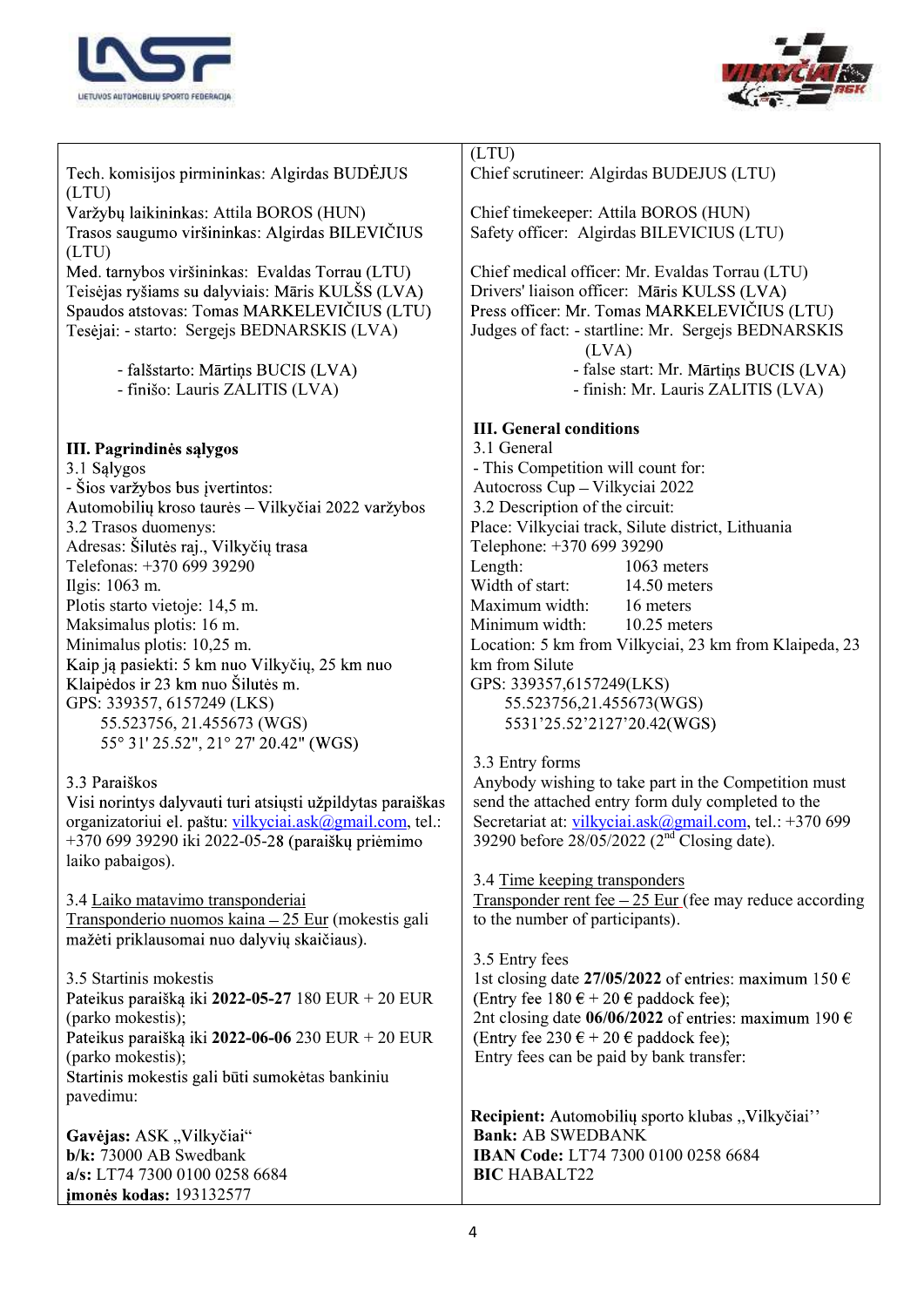



## 3. Insurance 3.5 Draudimas The organizer guarantees for competitors of event the civil responsibility insurance. Organizatorius apdraudžia varžybas bendrosios civilinės atsakomybės draudimu. IV. Checking IV. Patikrinimai 4.1 Administrative checking 4.1 Administracinis patikrinimas Drivers should remotely send all required scanned Vairuotojai turi visus reikiamus dokumentus nuskanuoti documents by email: vilkyciai.ask@gmail.com. ir atsiųsti el. paštu: vilkyciai.ask@gmail.com . 4.2 Scrutineering 4.2 Techninis patikrinimas All cars participating in the race must be submitted for Visi automobiliai, dalyvaujantys varžybose turi būti scrutineering at the place specified by the organizers on pateikti techniniam patikrinimui, organizatorių Saturday from 09:00 to 13:00. Without scrutineering nurodytoje vietoje šeštadieni nuo 09:00 iki 13:00 val. start is not allowed. Be techninio patikrinimo startuoti neleidžiama. V. Running of the competition 5.1 Drivers' briefing (will be given in written form). V. Varžvbu vykdymas 5.1 Vairuotojų instruktažas (bus pateiktas raštu). 5.2 Qualifying practice  $-4$  laps  $1<sup>st</sup>$  Heat  $-5$  laps 5.2 Chronometruojama treniruotė - 4 ratai  $2<sup>nd</sup>$  Heat  $-5$  laps I-s kvalifikacinis važiavimas - 5 ratai  $3<sup>rd</sup>$  Heat  $-5$  laps II-s kvalifikacinis važiavimas – 5 ratai  $4<sup>th</sup>$  Heat  $-5$  laps III-s kvalifikacinis važiavimas – 5 ratai IV-s kvalifikacinis važiavimas – 5 ratai Semifinal - 7 laps Pusfinalis - 7 ratai Final - 7 laps Finalas  $-7$  ratai VI. Parc Ferme, results, protests VI. Uždaras parkas, rezultatai ir protestai 6.1 All results (including Final Official results) will be 6.1 Visi rezultatai bus skelbiami oficialioje varžybų posted on the official notice board and Digital display by informacinėje lentoje ir skaitmeniniuose Chronomoto Chronomoto. ekranuose. 6.2 All protests must be lodged in written form to the 6.2 Visi protestai raštu pateikiami varžybu vadovui arba Clerk of the Course or Stewards and with deposit fee komisarui, kartu pridedant - 100,00 EUR mokestj. 100,00 EUR. VII. Prizes and cups 7.1 The winners and prizewinners of event have to VII. Prizai ir taurės participate personally in the Prize giving ceremony and 7.1 Varžybų nugalėtojai ir prizininkai privalo asmeniškai dalyvauti prizų įteikimo ceremonijoje, wear ordinary sport clothes. Sportsmen, who took I-III vilkėdami tvarkingą sportinę aprangą. Sportininkai places, will be awarded with cash prizes and cups from užėmę I-III vietas apdovanojami piniginiais prizais ir the organizer, and prizes from sponsors.  $1<sup>st</sup>$  place  $-500$  EUR varžybų organizatoriaus įsteigtomis taurėmis, bei rėmėjų prizais.  $2<sup>nd</sup>$  place – 350 EUR I vieta  $-500$  EUR  $3<sup>rd</sup>$  place  $-200$  EUR II vieta  $-350$  EUR III vieta- 200 EUR VIII. Other information VIII. Kita informacija 8.1 Each Driver is responsible for ensuring that a single 8.1 Kiekvienas sportininkas asmeniškai atsakingas, kad piece extinguisher of minimum 6 kg is available within his own team area inside the paddock. savo komandos stovėjimo zonoje dalyvių parke, turės nuosavą mažiausiai 6 kg gesintuvą. 8.2 Protection of environment 8.2 Gamtos apsauga Each driver is personally responsible to ensure that a Kiekvienas sportininkas asmeniškai atsakingas, kad plastic sheet (minimum dimensions 4mx5m) is spread on sportinio automobilio stovėjimo vietoje, dalyvių parke the ground in the place reserved for his team where work